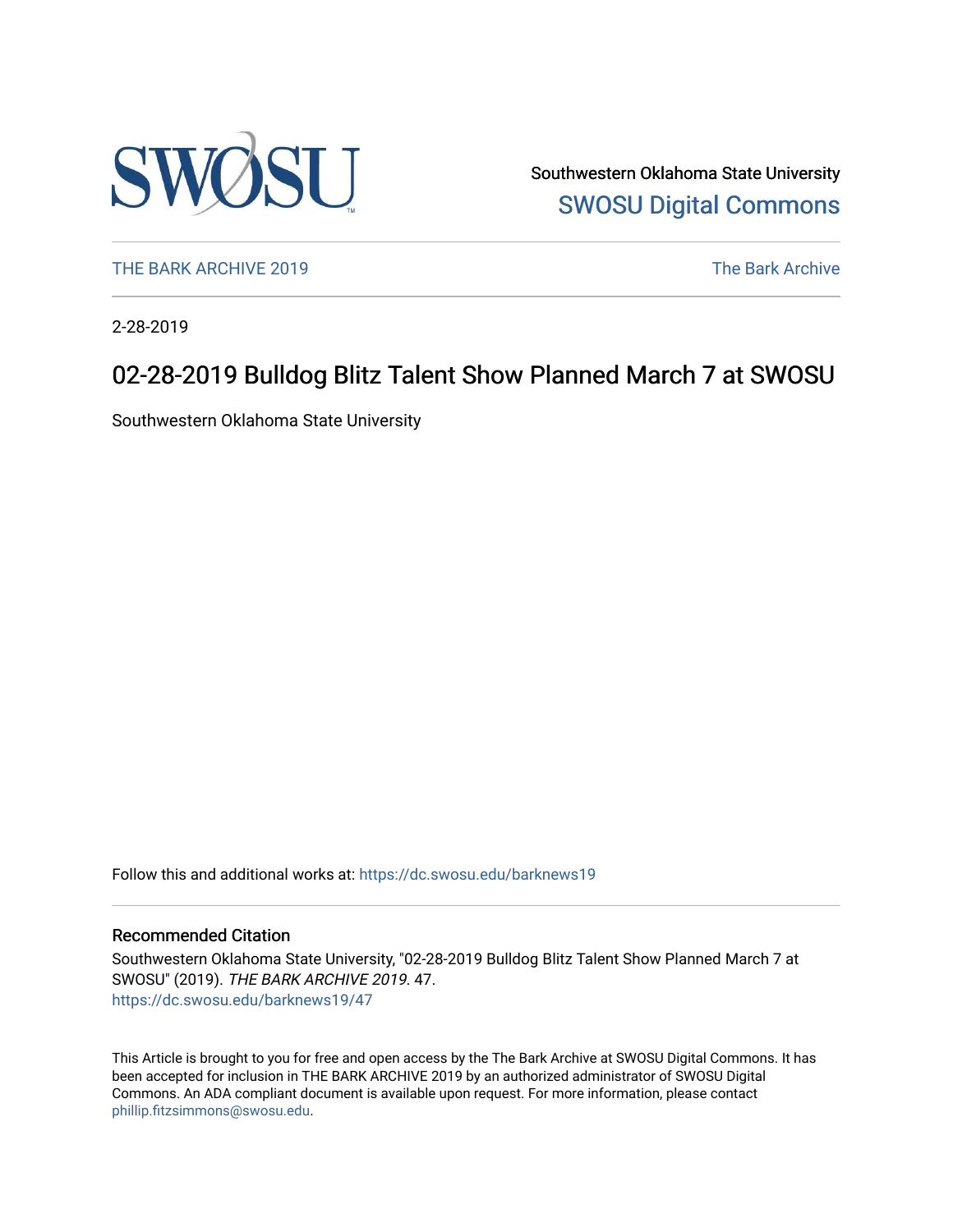

28 February, 2019



# **Bulldog Blitz Talent Show Planned March 7 at SWOSU**

Southwestern Oklahoma State University's annual Bulldog Blitz Talent Show will be held Thursday, March 7, on the Weatherford campus.

Admission is free and open to everyone. The show starts at 7 p.m. in the Fine Arts Center.

Nine talented student acts will compete to win a cash prize and a chance to perform at SWOSUpalooza during the day's activities on April 6 at Crowder Lake University Park.

Katie Warnick, director of the sponsoring Collegiate Activities Board, said SWOSU students who attend and bring their student I.D. will be entered to win Apple Airpods. Winners will be announced after the last act performs.

Acts scheduled to perform are: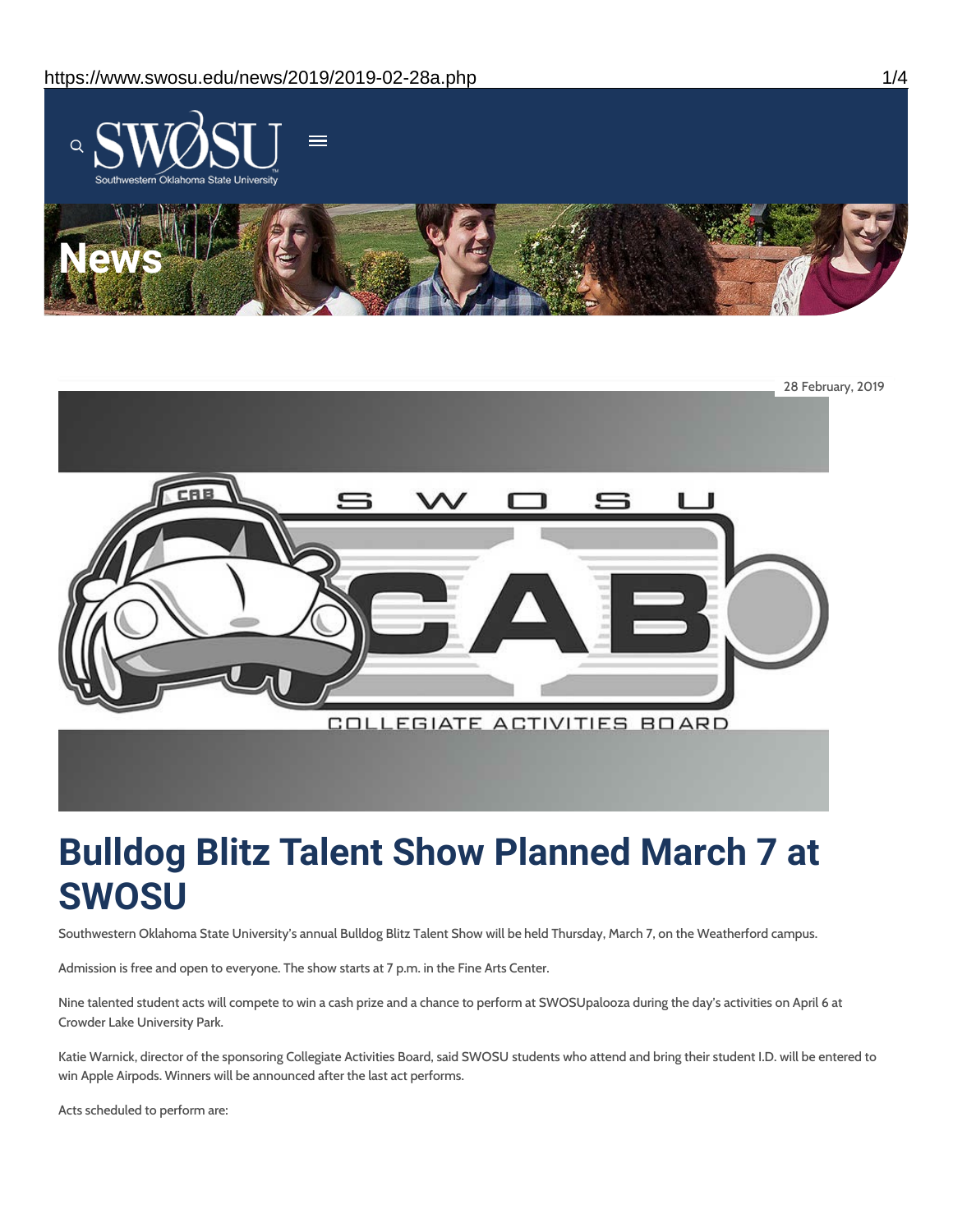#### https://www.swosu.edu/news/2019/2019-02-28a.php 2/4

- Jason Ralstin Singing
- Anjaly Varughese, Joanne Thomas, Neenu Kakkanatt Bollywood Dance
- Arpana James and Joseph Nguyen Singing
- Han Yu Shih Street Dance
- Caitlin Seigrist Singing
- Nathen Johnson Comedy/Impression Skit
- Miranda Giessel and Davison Nguyen Singing
- Julio Esquivel and Natanya Hernandez Folklore Dance
- Madison Matli, Mark Matli, Carter Baker Yesterdayz Pantz Band

| Academics                | D |
|--------------------------|---|
| Administration           | D |
| Alumni and Foundation    | D |
| Community                | D |
| Events                   | D |
| <b>Faculty and Staff</b> | D |
| Miscellaneous            | D |
| Sayre                    | D |
| <b>Students</b>          | D |
|                          |   |

| <b>Archive Links</b> |   |
|----------------------|---|
| 2018                 | D |
| 2019                 | D |
| 2020                 | D |
| Archive              | D |
|                      |   |



### Weatherford Campus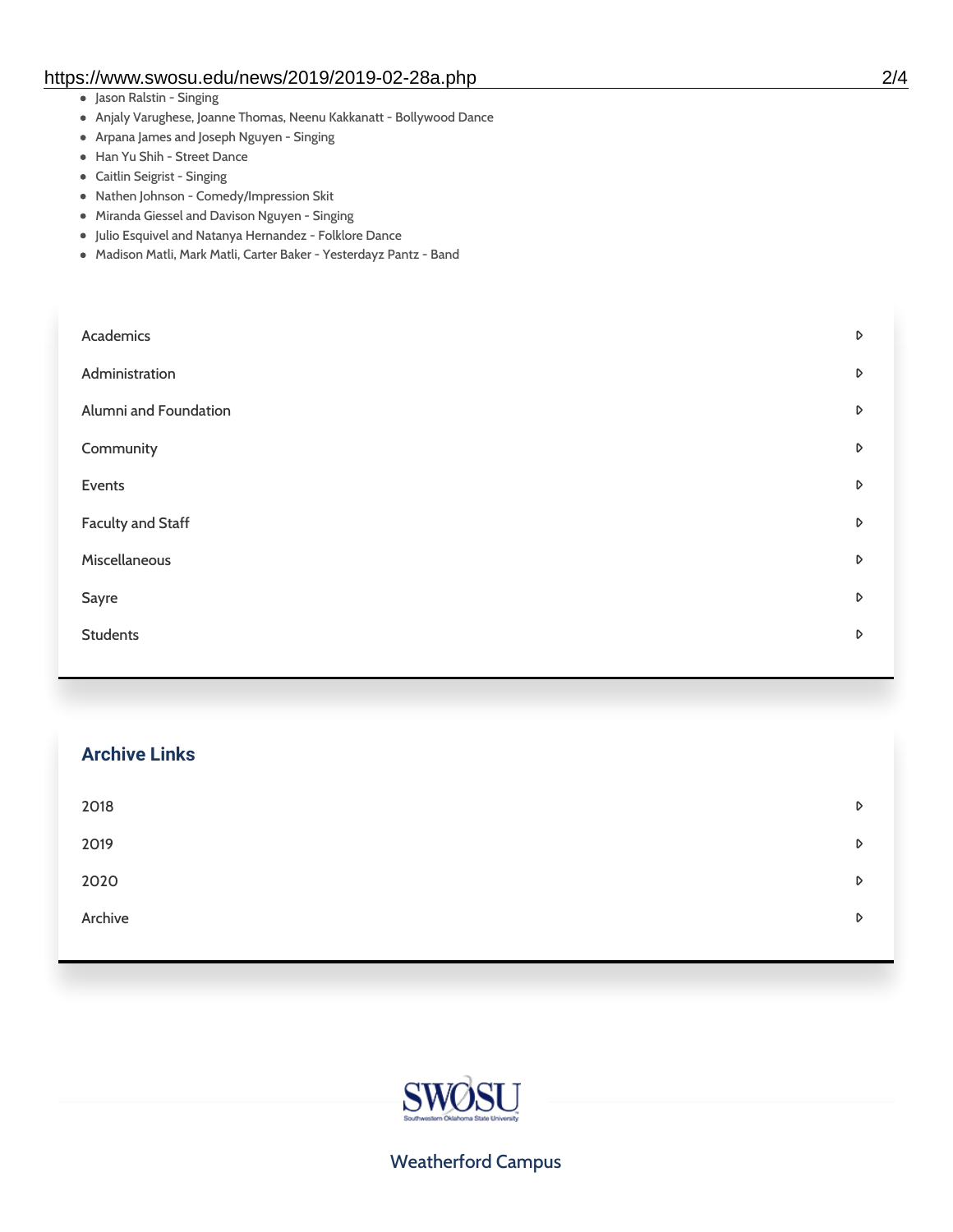100 Campus Drive Weatherford, OK 73096

## Sayre Campus

409 E Mississippi Ave Sayre, OK 73662

Connect to Us



Contact [Information](https://www.swosu.edu/about/contact.php) [University/Facility](https://www.swosu.edu/about/operating-hours.php) Hours [Campus](https://map.concept3d.com/?id=768#!ct/10964,10214,10213,10212,10205,10204,10203,10202,10136,10129,10128,0,31226,10130,10201,10641,0) Map Give to [SWOSU](https://standingfirmly.com/donate) Shop [SWOSU](https://shopswosu.merchorders.com/)



**[Directory](https://www.swosu.edu/directory/index.php)** 

[Calendar](https://eventpublisher.dudesolutions.com/swosu/)

[Apply](https://www.swosu.edu/admissions/apply-to-swosu.php)

[GoSWOSU](https://qlsso.quicklaunchsso.com/home/1267)

[Jobs@SWOSU](https://swosu.csod.com/ux/ats/careersite/1/home?c=swosu)

Current [Students](https://bulldog.swosu.edu/index.php)

[Faculty](https://bulldog.swosu.edu/faculty-staff/index.php) and Staff

**Enrollment Management** [580.774.3782](tel:5807743782)